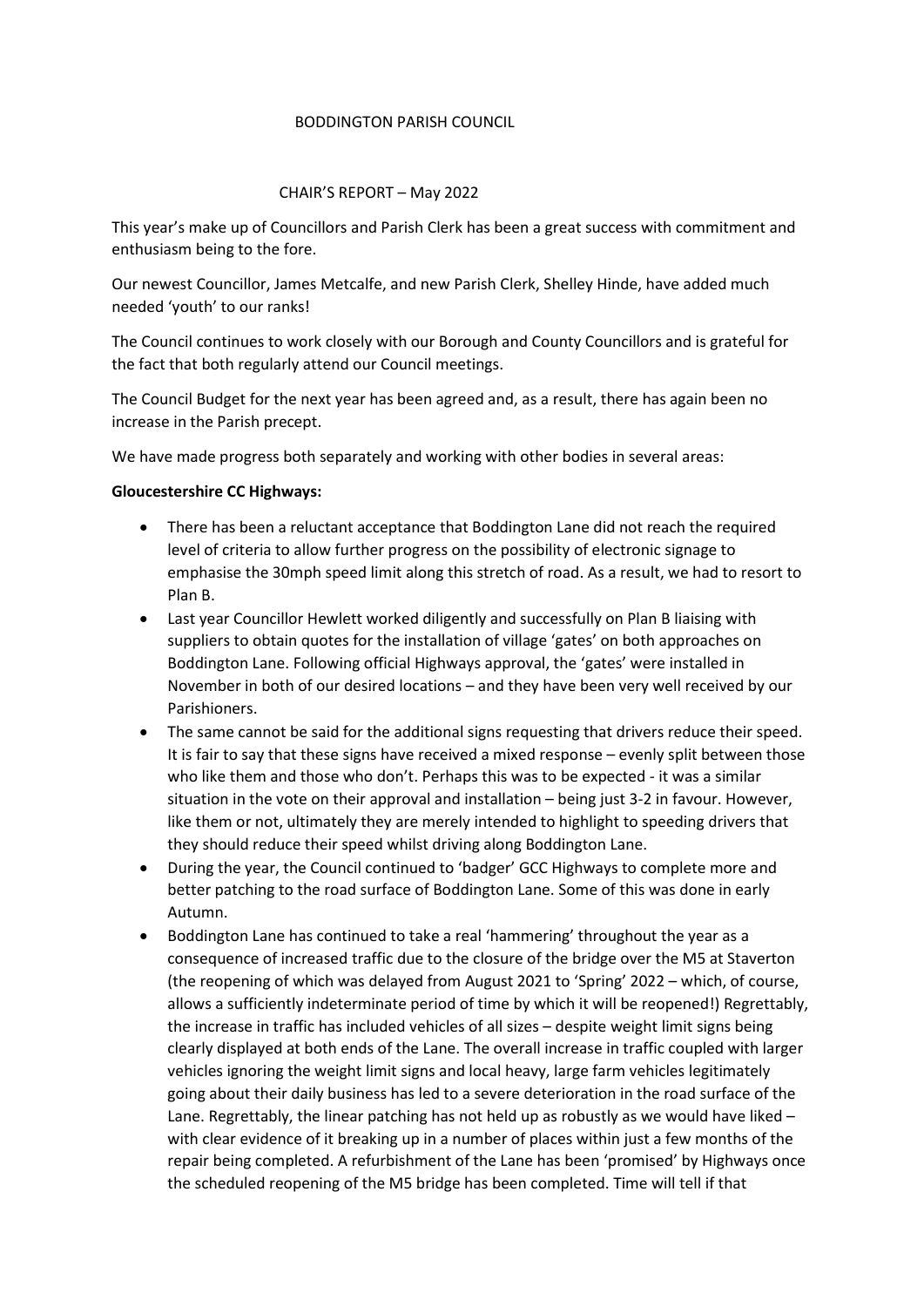'promise' is kept – but the Council will be pressing for the much needed upgrade to the Lane's condition.

• Boddington Lane drainage problem - it is hoped that the drainage in Boddington Lane will be improved during the overall refurbishment of the Lane's road surface. Hopefully, this will take place prior to the next Annual Report….

# Joint Core Strategy (JCS):

- The JCS involving Cheltenham, Gloucester and Tewkesbury was approved in 2018 and continues to make gradual progress through the stages of its development.
- Each Borough has completed their own Plan to provide a second tier response, addressing any policy gaps, and providing a more local level of detail as necessary and appropriate.
- Using the Parish Council Forum set up in 2017, Boddington PC has access to the Tewkesbury Borough Plan – any details affecting our Parish will be displayed on our web site
- The Forum meets twice a year and comments made have been acknowledged by Tewkesbury BC.

M5 Junction 10 – the decision has been made to make this a 4-way junction. A public consultation exercise was undertaken at the back end of 2020 and the suggestions made are being incorporated into the Plans by the Agents. As part of this scheme the A4019 will be improved and upgraded from Coombe Hill to the Kingsditch /Gallagher area of Cheltenham – plans can be viewed on the relevant web site. This 'new' 4-way Junction 10 is scheduled to be open in 2024.

West Cheltenham development – still not much progress to report here. The latest update confirms the proposal to build a new Link road from the Cyber park to the A4019 and on to Junction 10 of the M5. There are a number of differing opinions on the suitability/path of this Link road.

It is intended to build up to 500 houses within our Parish at Hayden along with up to 600 houses within Cheltenham Borough – the areas being adjacent to each other. This entire development will undoubtedly have a major impact on our Parish – in terms of both new houses and infrastructure.

Litter pick – there was a litter pick organised by Councillor Robins late 2021 which proved to be very successful and has been continued by individual Councillors on an ad hoc basis since then. The litter around the Parish has been greatly reduced as a result – which has been despite the efforts of less public spirited individuals who continue to throw litter from cars/trucks/bikes.

Fly tipping – continues to be a major irritation with 'popular' locations being regularly used by fly tippers. The offences are always reported to Tewkesbury Borough Council by individual Councillors and, generally, the collection by TBC's contractors (Ubico) has been very good.

Parish Council website – The Parish website is updated regularly with current news, plus Agendas and Minutes of each Parish Council meeting.

Parish footpaths – Councillor Lang continued to survey the footpaths within the Parish and he has done an excellent job of liaising with GCC and local land owners to ensure the Parish footpaths are well signposted, accessible and in good repair.

Planning applications – all applications within the Parish have been carefully considered and there have been no objections by the Council.

St Mary Magdelene's Church, Boddington – in November, the Council made a 2nd donation of £500 to be used specifically towards the repair of the church.